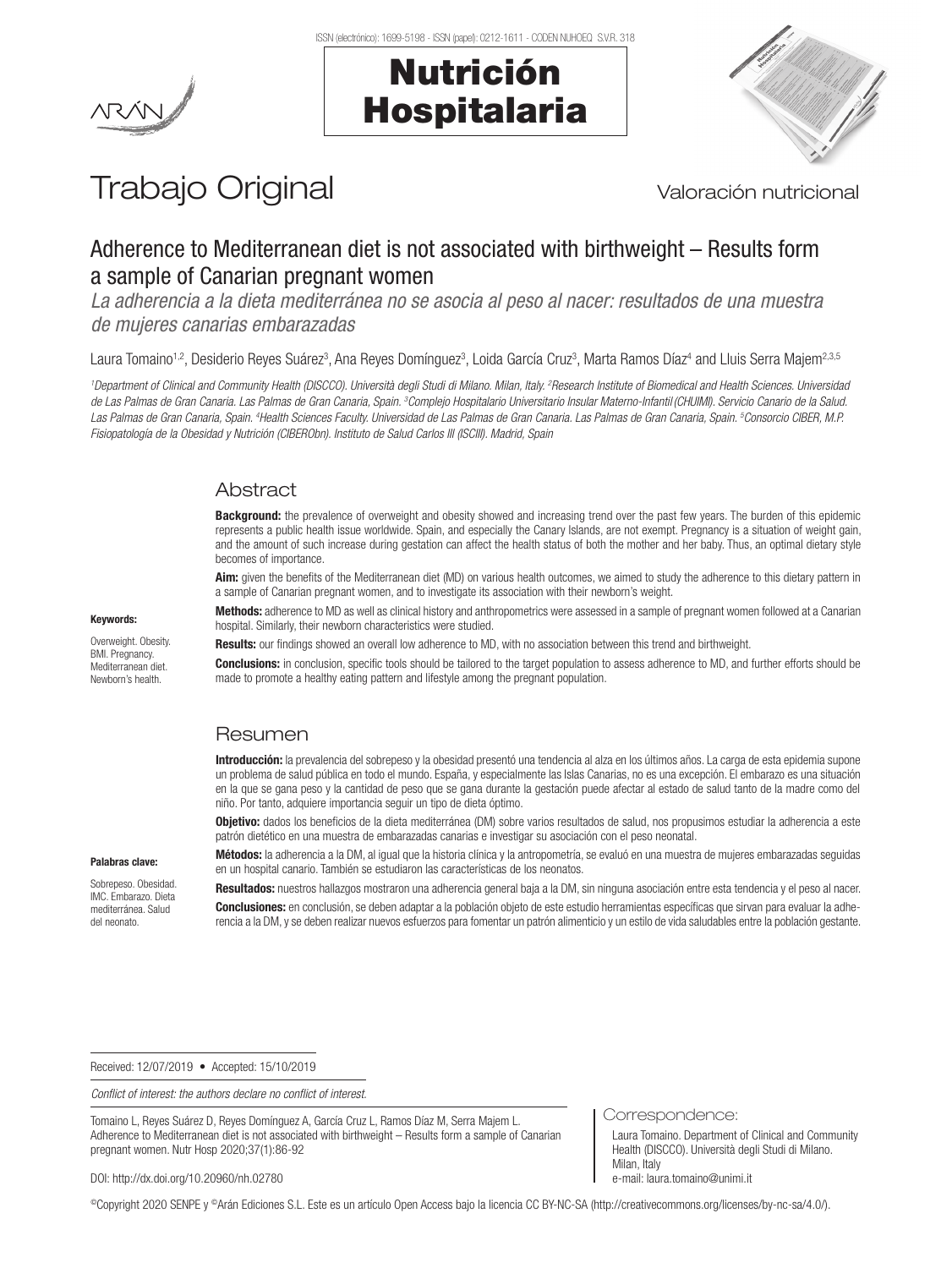### INTRODUCTION

The World Health Organization (WHO) defines overweight and obesity as an abnormal or excessive fat accumulation that represents a risk to health, as well as an ascertained risk factor for chronic noncommunicable diseases (NCD) such as diabetes, cardiovascular diseases and cancer. In 2016, approximately 39 % of adults over 18 years of age were overweight, and 13 % were obese (1).

In Spain, in the Canary Islands, the prevalence of obesity represents a public health issue, as outlined by epidemiological studies over the last decade (2). In 2004, the DORICA study found in the Spanish adult population aged 25-60 years a prevalence of obesity of 15.5 % (13.2 % in men and 17.5 % in women) (3,4), and the highest prevalence was recorded in the south and north-east of Spain, and in the Canary Islands (14.21 % in men and 22.22 % in women) (5). The ENRICA study, conducted between the years 2008 and 2010, observed that about 36 % (32 % of men and 39 % of women) of the Spanish population aged 18 years or more had abdominal obesity, with a higher prevalence of obesity in the Canary Islands and in the south of Spain (6). Data collected between May 2014 and May 2015 showed that in the Spanish population aged 25 to 64 years the prevalence of overweight and obesity was 39.3 % and 21.6 %, respectively (7).

The burden of this epidemic affects not only the adult but also the pregnant population, as the number of women who are overweight or obese at the moment of conception is increasing. According to a study conducted at the Maternal and Child University Hospital of the Canary Islands, Spain, on a sample of women who gave birth at the same center during  $2008$  (n = 6,693) the prevalence of overweight and obesity prior to gestation was 25.0 % and 17.1 %, respectively (8).

Pregnancy is an inevitable situation of weight gain, and the amount of such a ponderal increase during gestation can affect the immediate and future health of both the mother and her baby. The available scientific evidence supports the association between excessive weight gain during pregnancy and increased weight of the newborn, and between inadequate weight gain during pregnancy and reduced birth weight (9). For this reason, in 1990 the Institute of Medicine (IOM) developed guidelines for recommended ranges of gestational weight gain, in order to optimize fetal growth as well as maternal and infant consequences. In 2009 the recommendations were revised according to the body mass index (BMI) cut-off points established by the WHO (10,11).

An elevated BMI during pregnancy implies an increased risk of developing gestational hypertension and diabetes, preeclampsia, spontaneous abortion, episiotomy, or cesarean section (12). In the newborn, maternal obesity increases the probability of congenital anomalies, macrosomia, and appearance of obesity during childhood (13-15).

An appropriate nutritional intake not only allows to enhance a woman's health status and prevent gestational diseases, but is also related to the health of the baby. In this regard, published data (16) show that the habitual consumption of foods representative of the Mediterranean diet (DM) may have beneficial effects on gene expression, normal intrauterine growth, respiratory function, allergies, neural tube defects, and preterm birth.

The aim of the present study was to investigate, in a Canarian sample of pregnant women, the possible associations between adherence to MD and the birthweight of their babies.

### MATERIALS AND METHODS

A retrospective cross-sectional study on a sample of 218 women and their newborns was conducted at Hospital Insular Materno Infantil de Gran Canaria (HIMIGC), Spain. Eligible participants were healthy women who gave birth in the HIMIGC between November the 1<sup>st</sup> and December the 31<sup>st</sup>, 2018. The subjects had singleton pregnancies and expressed their will to voluntarily participate in the study providing a written informed consent. Women with any clinical condition other than type 1 or 2 diabetes mellitus (DM) or hypertension, who had high-risk pregnancies, who carried a multiple pregnancy, and who gave birth to children with any pathological condition were considered to be not eligible for the study.

The participants' anthropometric characteristics (weight and height) were assessed at the beginning of pregnancy and at the end. The other variables investigated in the present study were assessed trough a questionnaire the women were provided with, and filled out in the presence of the investigator. Mother-related variables included age, nationality, educational level, employment status, marital status, family history of DM, obesity and/or hypertension, personal history of DM, hypertension, gestational diabetes and hypertension, preeclampsia, smoking, alcohol and drug use, and physical activity. The corresponding Metabolic Equivalents of Task (METs) were calculated by assigning to mild exercise (i.e., walking) a value of 2.5 METs, and to moderate exercise (i.e., weight lifting, running) a value of 4 METs (17,18).

The newborn characteristics investigated in the present study were: gestational age (and subsequent classification in preterm, at term, and post-term), gender, birthweight (in grams), birth-height (centimeters), and cranial circumference (in centimeters).

In order to estimate the mothers' dietary habits, and in particular their degree of adherence to MD, a survey validated by the PREDIMED study (Prevención con Dieta MEDiterránea) (19-21) was used. It consists of 14 items, known as the Mediterranean Diet Adherence Screener (MEDAS) (22). Each item scores one point in case of a positive answer or does not score otherwise. The total value has a range of 0-14. The items included in the questionnaire are reported in figure 1.

The study has been performed in accordance with the ethical standards of the Declaration of Helsinki, and was approved by the referent Ethics Committee of Hospital Insular Materno-Infantil de Gran Canaria, Spain. The participants expressed their will to voluntarily participate in the study by providing their written informed consent. All subject-related data were coded to preserve confidentiality.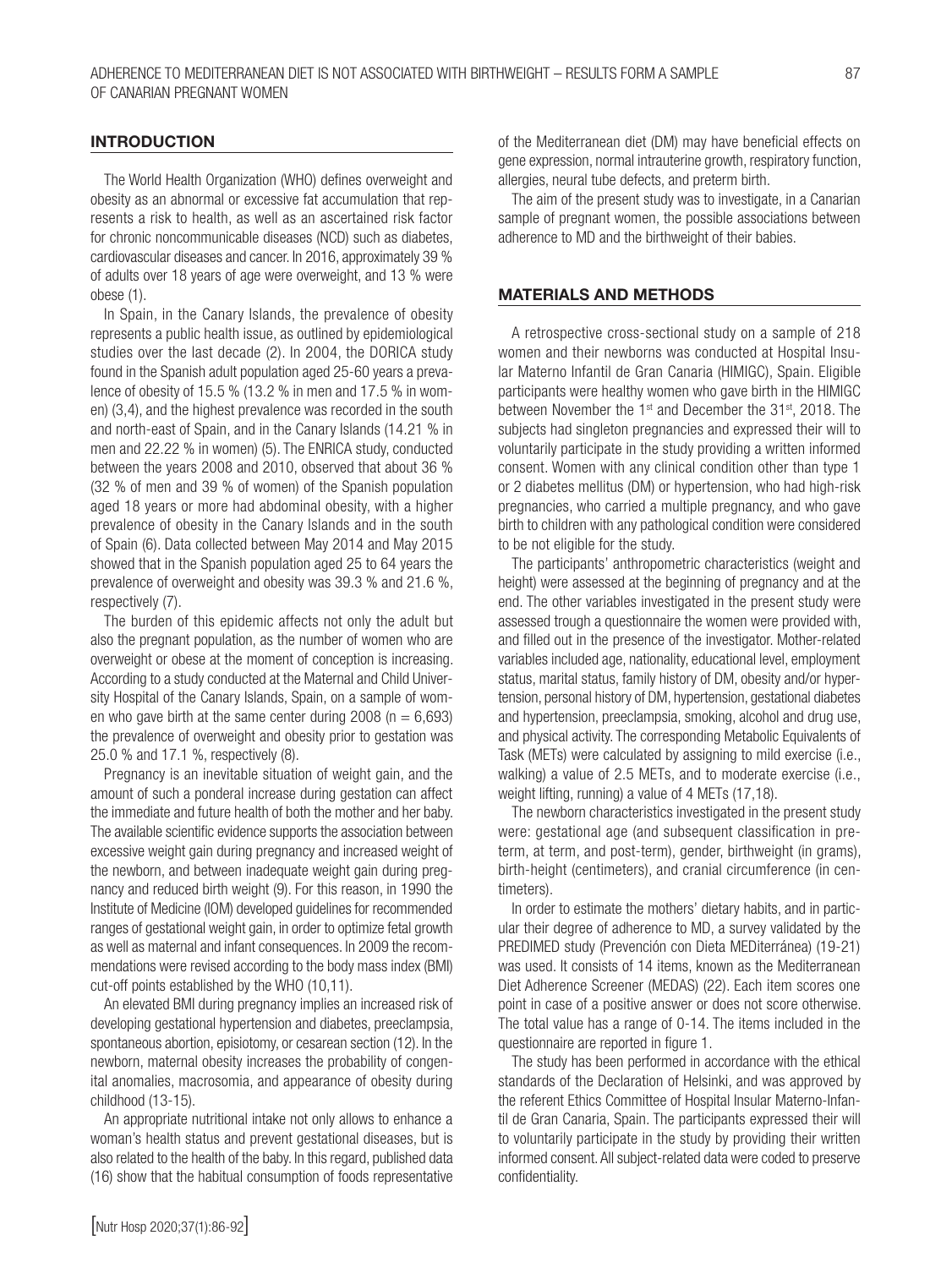|                                                                                                                                                                     | Frequency*                 |
|---------------------------------------------------------------------------------------------------------------------------------------------------------------------|----------------------------|
| 1. Do you use olive oil as the principal source of fat for cooking?                                                                                                 | Yes                        |
| 2. How much olive oil do you consume per day (including that used in frying, salads, meals eaten away from home, etc.)?                                             | $\geq 4$ tbsp <sup>1</sup> |
| 3. How many servings of vegetables do you consume per day? Count garnish and side servings as 1/2 point; a full serving is 200 g                                    | $\geq$ 2                   |
| 4. How many pieces of fruit (including fresh-squeezed juice) do you consume per day?                                                                                | $\geq 3$                   |
| 5. How many servings of red meat, hamburger, or sausages do you consume per day? A full serving is 100-150 g.                                                       | $\leq$ 1                   |
| 6. How many servings (12 g) of butter, margarine, or cream do you consume per day?                                                                                  | $<$ 1                      |
| 7. How many carbonated and/or sugar-sweetened beverages do you consume per day?                                                                                     | $\leq$ 1                   |
| 8. Do you drink wine? How much do you consume per week?                                                                                                             | $\geq$ 7 cups <sup>2</sup> |
| 9. How many servings (150 g) of pulses do you consume per week?                                                                                                     | $\geq 3$                   |
| 10. How many servings of fish/seafood do you consume per week? (100-150 g of fish, 4-5 pieces or 200 g of seafood)                                                  | $\geq 3$                   |
| 11. How many times do you consume commercial (not homemade) pastry such as cookies or cake per week?                                                                | < 2                        |
| 12. How many times do you consume nuts per week? (1 serving $=$ 30 g)                                                                                               | $\geq 3$                   |
| 13. Do you prefer to eat chicken, turkey or rabbit instead of beef, pork, hamburgers, or sausages?                                                                  | Yes                        |
| 14. How many times per week do you consume boiled vegetables, pasta, rice, or other dishes with a sauce of tomato, garlic,<br>onion, or leeks sautéed in olive oil? | $\geq$ 2                   |

*\*Criterion to score 1 point. Otherwise, 0 recorded. 1 1 tablespoon = 13.5 g. 2 1 cup = 100 mL.*

#### Figure 1.

The 14-point Mediterranean Diet Adherence Screener (MEDAS).

#### STATISTICAL ANALYSIS

The statistical analysis was performed using the R (www.r-project.org) and SPSS, version 25 (IBM) software packages. Tests for assessing the normal distribution of continuous variables were performed, as well as a test for detecting outliers. The sample was divided into three groups according to the MEDAS punctuation. The first group (score from 0 to 4) corresponded to a low adherence to MD, the second (ranging from 5 to 8) to an average adherence, and the third group (from 9 to 13) represented the best adherence to MD.

A descriptive analysis was performed according to the women's adherence to MD, with the objective of describing the sample according to their nutritional habits. The p-value was calculated using Student's t-test and a chi-square analysis or Fisher's test for continuous and discrete variables, respectively, in order to verify the existence of between-group statistically significant differences (p-value  $\leq$  0.05).

To analyze the possible associations between the independent variable "mother adherence to MD" and newborn weight, a linear model of multiple regression was fitted to our data.

According to the available evidence, the adjustment covariates that were included in the model, due to their relationship with newborn weight, were: mother's age, BMI before pregnancy and gestational weight gain, smoking status, physical exercise, diabetes and gestational hypertension, and gestational age of the newborn.

#### RESULTS

The MEDAS showed a mean of 6.61 out of 13 points, indicative of an overall low adherence to MD. Table I reports the anthropometric characteristics of the 218 pregnant women according to MD adherence groups. The mean age of the study sample was 32 years, ranging from a minimum of 17 to a maximum of 51 years of age. A statistically significant difference in age was observed across the three MD adherence groups. Before pregnancy, the women with lower adherence to MD were characterized by having normal weight, while the other groups were classified as overweight. However, these differences were not found to be statistically significant. The differences between weight gains during pregnancy were not significant either, although the average weight gain of the whole sample (12.6  $\pm$  7.44 kg) is in line with the recommendations of the IOM for normal-weight women (increase by 11.3 - 15.9 kg throughout the whole pregnancy).

Table II lists the clinical and sociodemographic characteristics of the pregnant women in the study, as well as their personal clinical history. A majority of subjects were European, with the minority including women from Asia, South America and Africa. The educational level across the three groups of MD adherence was statistically significant ( $p < 0.001$ ), with most subjects in the basic education and high school groups. Similarly, the differences in employment status between the three groups turned out to be significant.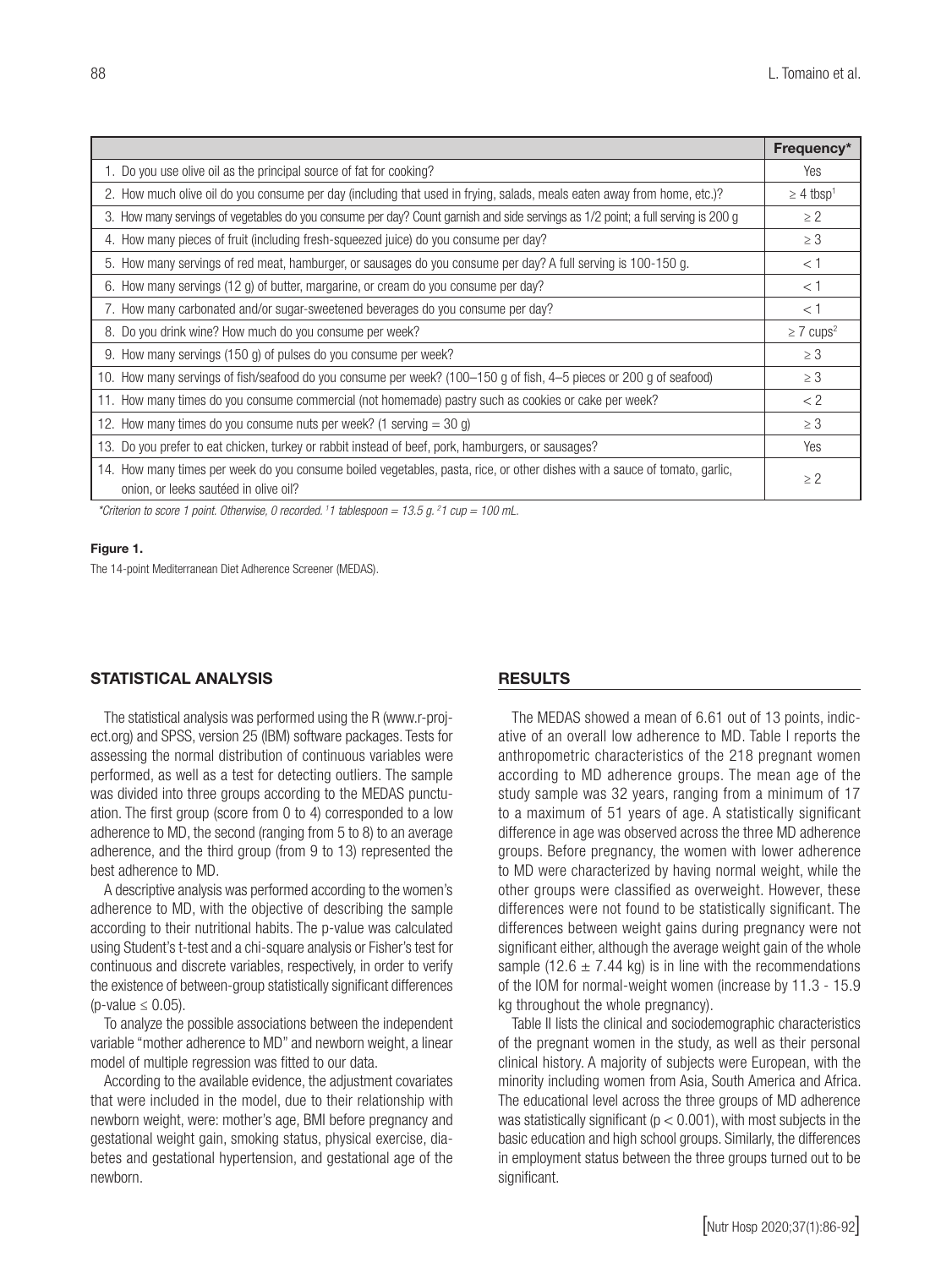| Additional coole (ividato) group          |                                      |               |                                                  |               |                                               |               |            |
|-------------------------------------------|--------------------------------------|---------------|--------------------------------------------------|---------------|-----------------------------------------------|---------------|------------|
|                                           | Low adherence<br>$(0-4)$<br>$n = 44$ |               | <b>Average adherence</b><br>$(5-8)$<br>$n = 122$ |               | <b>High adherence</b><br>$(9-13)$<br>$n = 52$ |               | p-value    |
|                                           | $\mathsf{n}$                         | Mean (SD)     | $\mathsf{n}$                                     | Mean (sd)     | $\mathbf n$                                   | Mean (SD)     |            |
| Age (years)                               | 44                                   | 28.9(5.9)     | 122                                              | 32,4(6.3)     | 52                                            | 34.6(5.5)     | $< 0.001*$ |
| Weight at baseline (kg)                   | 44                                   | 63.69 (17.70) | 120                                              | 69.58 (18.20) | 50                                            | 67.67 (12.69) | $0.145*$   |
| Weight at the end (kg)                    | 44                                   | 77.38 (16.59) | 121                                              | 81.71 (17.15) | 50                                            | 79.54 (11.59) | $0.282*$   |
| Weight increase (kg)                      | 44                                   | 13.69 (5.53)  | 121                                              | 12.70 (8.79)  | 52                                            | 11.41(5.04)   | $0.321*$   |
| BMI (kg/m <sup>2</sup> ) before pregnancy | 44                                   | 24.22 (6.71)  | 120                                              | 25.78 (6.45)  | 50                                            | 25.65 (4.94)  | $0.346*$   |
| BMI (kg/m <sup>2</sup> ) after pregnancy  | 44                                   | 29.40 (6.02)  | 121                                              | 30.29(6.08)   | 50                                            | 30.15 (4.46)  | $0.673*$   |

## Table I. Anthropometric characteristics of the sample according to Mediterranean Diet Adherence Score (MEDAS) group

*\*p-value obtained by ANOVA.*

## Table II. Sociodemographic and clinical characteristics of the sample according to Mediterranean Diet Adherence Score (MEDAS) group

|                               | Low adherence       | <b>Average adherence</b> | <b>High adherence</b> |            |
|-------------------------------|---------------------|--------------------------|-----------------------|------------|
|                               | $(0-4)$<br>$n = 44$ | $(5-8)$<br>$n = 122$     | $(9-13)$<br>$n = 52$  | p-value    |
|                               |                     |                          |                       |            |
|                               | $n$ (%)             | $n$ (%)                  | $n$ (%)               |            |
| European nationality          | 37 (84.1)           | 106 (86.9)               | 43 (82.7)             | 0.759      |
| Education                     |                     |                          |                       | $< 0.001*$ |
| - Primary                     | 27(61.4)            | 40 (32.8)                | 17 (32.7)             |            |
| - High school                 | 15(34.1)            | 43 (35.2)                | 14 (26.9)             |            |
| - University                  | 2(4.5)              | 39 (32.0)                | 21(40.4)              |            |
| Occupation                    |                     |                          |                       | $0.036*$   |
| - Unemployed                  | 18 (40.9)           | 30 (24.6)                | 7(13.5)               |            |
| - Employed                    | 18 (40.9)           | 71 (58.2)                | 35 (67.3)             |            |
| - Housewife                   | 8(18.2)             | 21(17.2)                 | 10 (19.2)             |            |
| Civil status (married/couple) | 39 (88.6)           | 116 (95.1)               | 50 (96.2)             | 0.238      |
| Smoking                       |                     |                          |                       | $0.042*$   |
| - Non-smoker                  | 26 (59.1)           | 87 (71.3)                | 44 (84.6)             |            |
| - Smoker                      | 11(25.0)            | 15(12.3)                 | 5(9.6)                |            |
| - Ex-smoker                   | 7(15.9)             | 20(16.4)                 | 3(5.8)                |            |
| Alcohol (occasionally)        | 24 (54.5)           | 37 (30.3)                | 11(21.2)              | 0.001      |
| Physical activity             |                     |                          |                       | 0,037      |
| $-$ Mild                      | 16 (36.4)           | 66 (54.5)                | 33 (63.5)             |            |
| - Moderate                    | 3(6.8)              | 3(2.5)                   | 3(5.8)                |            |
| 1 <sup>st</sup> gestation     | 16 (36.4)           | 50(41.0)                 | 16 (30.8)             | 0.438      |
| Arterial hypertension         | 1(2.3)              | 4(3.3)                   | 1(1.9)                | 1.000      |
| <b>Diabetes</b>               | 0(0)                | 1(0.8)                   | 0(0)                  | 1.000      |
| Gestational hypertension      | 8(18.2)             | 11(9.0)                  | 4(7.7)                | 0.188      |
| Gestational diabetes          | 2(4.5)              | 24 (19.7)                | 36 (16.5)             | 0.054      |
| Preeclampsia                  | 0(0)                | 6(4.9)                   | 4(7.7)                | 0.201      |

*\*p-value obtained by Fisher's exact test. The other p-values have been obtained according to the chi-square test.*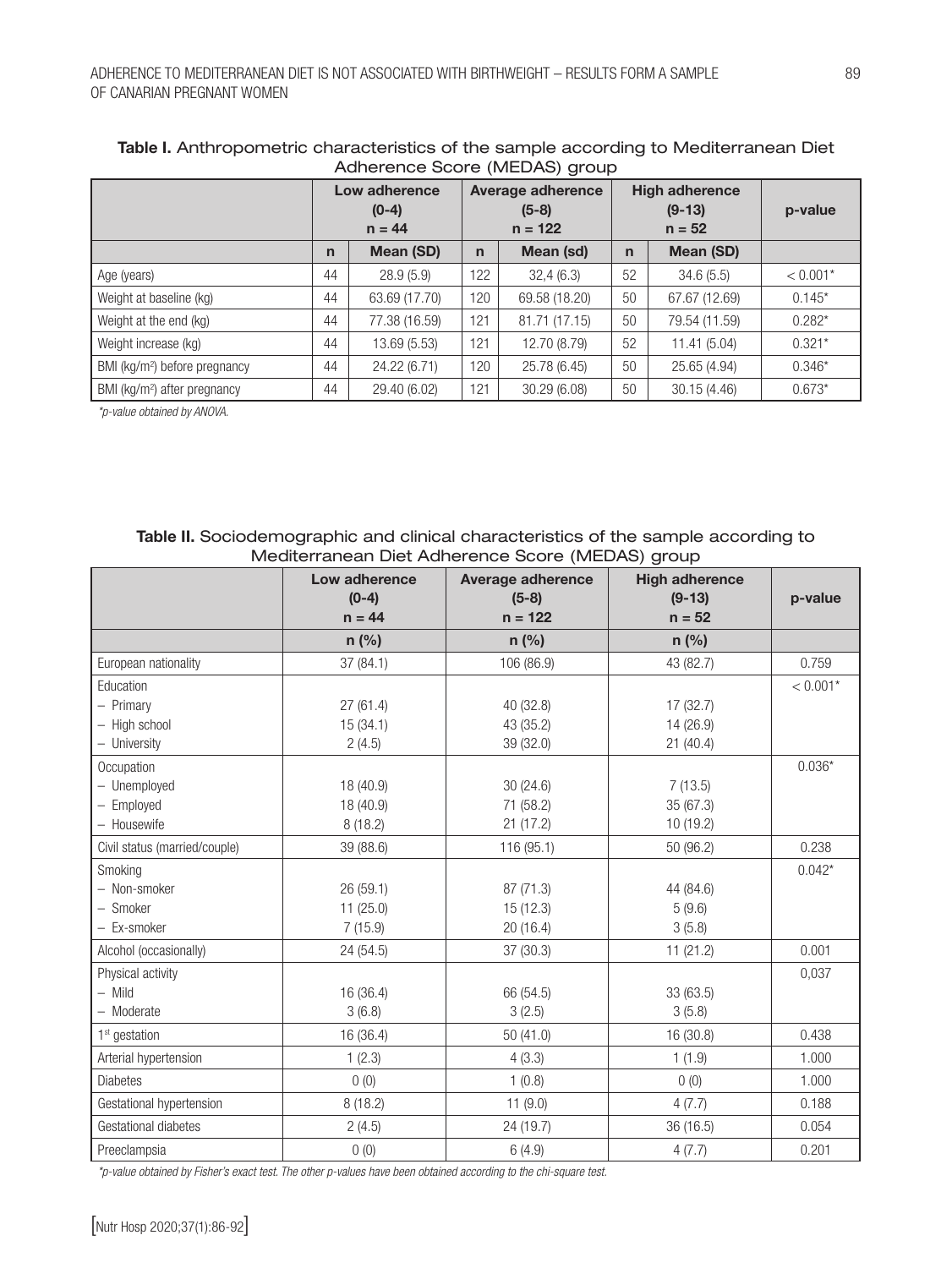Tobacco smoking and alcohol consumption were investigated and, although positive results only applied to a restricted number of women, statistically significant differences were found between the three groups of MD adherence ( $p = 0.042$  and  $p = 0.001$ , respectively).

The practice of some sort of physical activity, whether of mild or moderate intensity, was assessed by the questionnaires, and yielded statistically significant differences ( $p = 0.037$ ) between the three groups, with mild exercise being the most practiced modality. Mean MET values per week were  $1254.78 \pm 919.60$ and  $2640 \pm 2336.15$  METs for the mild- and moderate-intensity exercise groups, respectively.

Neither blood hypertension, defined by values of systolic and diastolic blood pressure higher than 140/90 mmHg, nor gestational hypertension showed significant differences between the three groups of MD adherence. The same observation was made for diabetes mellitus.

Table III shows the newborns' characteristics according to their mother's MD adherence group. The sample was represented by the same number of males and females. The estimated mean birthweight was  $3282.52 \ (\pm 554.26)$  grams, mean length was  $50.07$  $(\pm 2.40)$  centimeters, and mean cranial circumference was 34.09  $(\pm 1.8)$  centimeters. The association between gestational age and MEDAS was found to be statistically significant ( $p = 0.047$ ), as well as the association between length at birth and MEDAS ( $p = 0.011$ ).

Table IV describes the results obtained with the multiple linear regression model fitted to our data. Of all the covariates analyzed in the model, a mother's BMI before pregnancy was found to be statistically significant ( $p = 0.001$ ), as well as weight gain during pregnancy ( $p = 0.020$ ). Finally, gestational age was statistically associated with the weight of the newborn ( $p < 0.001$ ).

#### **DISCUSSION**

Overweight and obesity represent well established risk factors for NCDs such as type-2 diabetes, cardiovascular diseases

|  | Table IV. Multiple linear regression model |  |
|--|--------------------------------------------|--|
|  |                                            |  |

|                                           | <b>Coefficient</b> | Signif. |
|-------------------------------------------|--------------------|---------|
| Low <i>vs.</i> average MD adherence group | 5.79               | 0.950   |
| High vs. average MD adherence group       | 61.91              | 0.465   |
| Mother's age (years)                      | $-2.07$            | 0.718   |
| BMI before pregnancy                      | 22.10              | 0.001   |
| Weight gain during pregnancy              | 14.43              | 0.020   |
| Smoker vs. non-smoker                     | $-125$             | 0,206   |
| Ex-smoker vs. non-smoker                  | $-103.50$          | 0.304   |
| Gestational diabetes                      | 174.78             | 0.068   |
| Gestational hypertension                  | $-136.21$          | 0.234   |
| At term/post-term vs. pre-term            | 708.60             | < 0.001 |

*MD: Mediterranean diet; BMI: body mass index.*

and cancer, and their burden has been increasing over the last few years (1). Such conditions represent a risk factor also in the pregnant population, and could possibly influence the intrauterine growth of the fetus and the health outcome of the newborn.

Nutrition during pregnancy plays an important role in the evolution of gestation and in the health of the newborn. An adequate nutritional intake not only allows to enhance the health of the woman and to prevent gestational diseases, but is also associated with the health of her baby.

A systematic review conducted by Amati et al. (16) examining 22 published papers on the issue, showed that adhering to MD during pregnancy has a beneficial role on a wide range of outcomes, including gestational diabetes in the mother and congenital defects in the offspring. Similar findings were observed in a recent case-control study by Olmedo-Requena et al., where the authors concluded that strict adherence to MD prior to pregnancy was associated with a lower risk for developing gestational diabetes (23).

Moreover, various authors observed that adherence to a Mediterranean dietary pattern was associated, among other things,

|                                     | Low adherence<br>$(0-4)$<br>$n = 44$ | <b>Average adherence</b><br>$(5-8)$<br>$n = 122$ | <b>High adherence</b><br>$(9-13)$<br>$n = 52$ | p-value  |  |  |  |
|-------------------------------------|--------------------------------------|--------------------------------------------------|-----------------------------------------------|----------|--|--|--|
|                                     | $n$ (%)                              | $n$ (%)                                          | $n$ (%)                                       |          |  |  |  |
| Male gender                         | 28 (63.6)                            | 55(45.1)                                         | 26(50)                                        | 0.109    |  |  |  |
| At term/post-term                   | 43 (97.7)                            | 109 (89.3)                                       | 51(98.1)                                      | 0.047    |  |  |  |
|                                     | Mean (SD)                            | Mean (SD)                                        | Mean (SD)                                     |          |  |  |  |
| Birthweight (g)                     | 3275.98 (501.74)                     | 3251.94 (598.82)                                 | 3380.31 (498.41)                              | $0.378*$ |  |  |  |
| Lenght at birth (cm)                | 50.36 (2.20)                         | 49.67 (2.61)                                     | 50.81(1.81)                                   | $0.011*$ |  |  |  |
| Cranial circumference at birth (cm) | 34.51 (1.53)                         | 33.95 (2.00)                                     | 34.14 (1.54)                                  | $0.217*$ |  |  |  |

Table III. Characteristics of the newborns according to their mothers' Mediterranean Diet Adherence Score (MEDAS) group

*\*p-value obtained by ANOVA. The other p-values have been obtained according to the chi-square test.*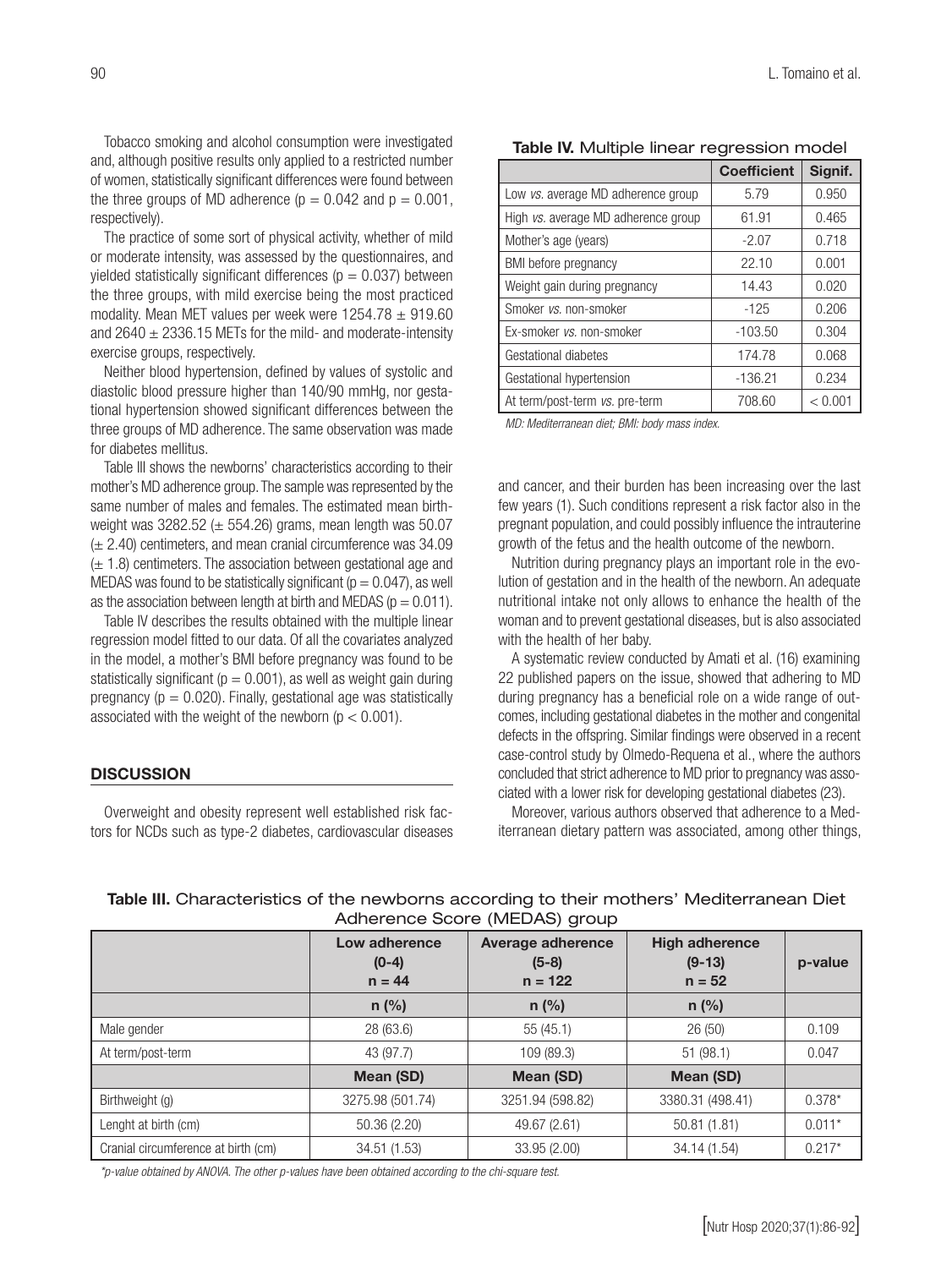with fewer congenital defects and better clinical outcomes, with a reduced risk of gastroschisis (24) and spina bifida in the newborn (25).

The beneficial effects of adherence to MD during pregnancy on the health status of both the mother and the offspring are well known and supported by a growing body of evidence (26). Nevertheless, in our study, an overall low adherence to MD was observed, the value obtained being lower than expected. In other words, the population examined did not follow an optimal diet even in that period of life in which it would be more desirable: pregnancy.

Two hypotheses can be advanced in order to explain this observation. The first one is that dietary habits among the Canarian population have changed over the last few years. This is possibly due to the adoption of a western-style diet in the nineties, paralleling an increased number of tourists in these areas (27). The second hypothesis is that the MEDAS does not fit with our study's population, particularly because it is not addressed to pregnant women. In fact, as reported by Schroder et al., the Mediterranean Diet Adherence Score was validated in Spanish older men and women at high risk for chronic heart disease (22). Although successfully utilized in many trials, such as the PREDIMED study, we consider that the MEDAS is unable to provide exhaustive information on diet quality in a population of pregnant women. Moreover, the MEDAS assesses diet quality but does not take into account daily calorie intake or the intake of other kinds of foods that could negatively affect the health of the subjects.

Therefore, among the limitations of the present study, we have to highlight that the MEDAS questionnaire was not accompanied by a food frequency questionnaire, which could have allowed us to compare the MEDAS punctuation with a reference method, as done by other authors (28).

Another important limitation is that the MEDAS questionnaire was administered just once during the whole pregnancy, wheras a dual (or multiple) administration, i.e., at the beginning and at the end of the gestation period, would have provided more detailed information about MD adherence. All these reasons may be invoked to explain why, in our study, a mother's adherence to MD during pregnancy is not significantly associated with her newborn's weight.

Moreover, we have to consider a presumable selection bias as the subjects enrolled in this study were volunteers, even if, given the results obtained in our population sample, an overestimation of MD adherence seems unlikely.

Growing evidence suggests that practicing physical activity on a regular basis is associated with improved physiological, metabolic and psychological outcomes. This observation is valid also for pregnant women, where exercise provide benefits not only to the mother (i.e., improvement of cardiovascular function, limited gestational weight gain, less limb edema) but also to the newborn (i.e., reduced fat mass or improved stress tolerance) (29,30). Nevertheless, despite the beneficial role of physical activity during pregnancy, a significant number of women stop exercising when they realize they are pregnant. In our sample, the proportion of participants who practiced physical activity of low or moderate intensity was higher in the groups with better adherence to MD. These findings are possibly due to a more health-conscious lifestyle, as supported by a low prevalence of smoking and alcohol intake, and a high prevalence of higher education among these groups.

In the present study, in order to investigate the association between mother adherence to MD and newborn weight, a multiple linear regression model was fitted to the data. We adjusted the model for the covariates known to be associated with birthweight. The observed significant association between such covariates and the outcome variable is in agreement with the available evidence.

According to our data, BMI before pregnancy is significantly associated with birthweight. This finding is in line with the available evidence according to which intrauterine exposure to obesity and diabetes mellitus may even represent a risk factor for the development of type-2 diabetes mellitus and hypertension during childhood (14,31).

A mother's weight gain during pregnancy is associated with some maternal and fetal outcomes (32,33); for this reason, the optimal weight gain for pregnant women has been established by the Institute of Medicine, US, according to BMI prior to gestation (10). As weight gain during pregnancy reflects fetus development, this explain the significant association between such covariable and birthweight that was observed in the present study.

Gestational age is extremely associated with birthweight as these two features represent the degree of development of the fetus and define its capability to survive in an extrauterine environment. This explains the results we observed in the present study relative to gestational age and birthweight.

## **CONCLUSIONS**

In conclusion, after adjusting for the covariates known to play a role in the offspring's birthweight, the mother's adherence to MD, assessed by mean of the MEDAS, does not seem to be associated with birthweight. These findings confirm the need to use a combined questionnaire assessing both diet quality and quantity when investigating MD adherence in a sample of subjects, and to pave the way for the implementation of questionnaires with better capabilities to characterize the eating habits of the pregnant population. Nevertheless, a healthy lifestyle, especially among pregnant women in the Canary Islands, should be further promoted in order to improve health outcomes for both mothers and newborns.

## REFERENCES

- 1. https://www.who.int/es/news-room/fact-sheets/detail/obesity-and-overweight (consulted on May 2019).
- 2. Álvarez EE, Ribas L, Serra Ll. Prevalence of metabolic syndrome in the population of the Canary Islands. Med Clin (Barc) 2003; 120: 172-4. DOI: 10.1016/ s0025-7753(03)73639-2
- 3. Aranceta J, Pérez Rodrigo C, Foz Sala M, Mantilla T, Serra-Majem L, Moreno B, Monereo S, et al. Tablas de evaluación del riesgo coronario adaptadas a la población española. Estudio DORICA. Med Clin (Barc) 2004;123:686-91.
- 4. Aranceta J, Pérez-Rodrigo C, Serra-Majem L, Bellido D, de la Torre ML, Formiguera X, Moreno B. Prevention of overweight and obesity: a Spani-